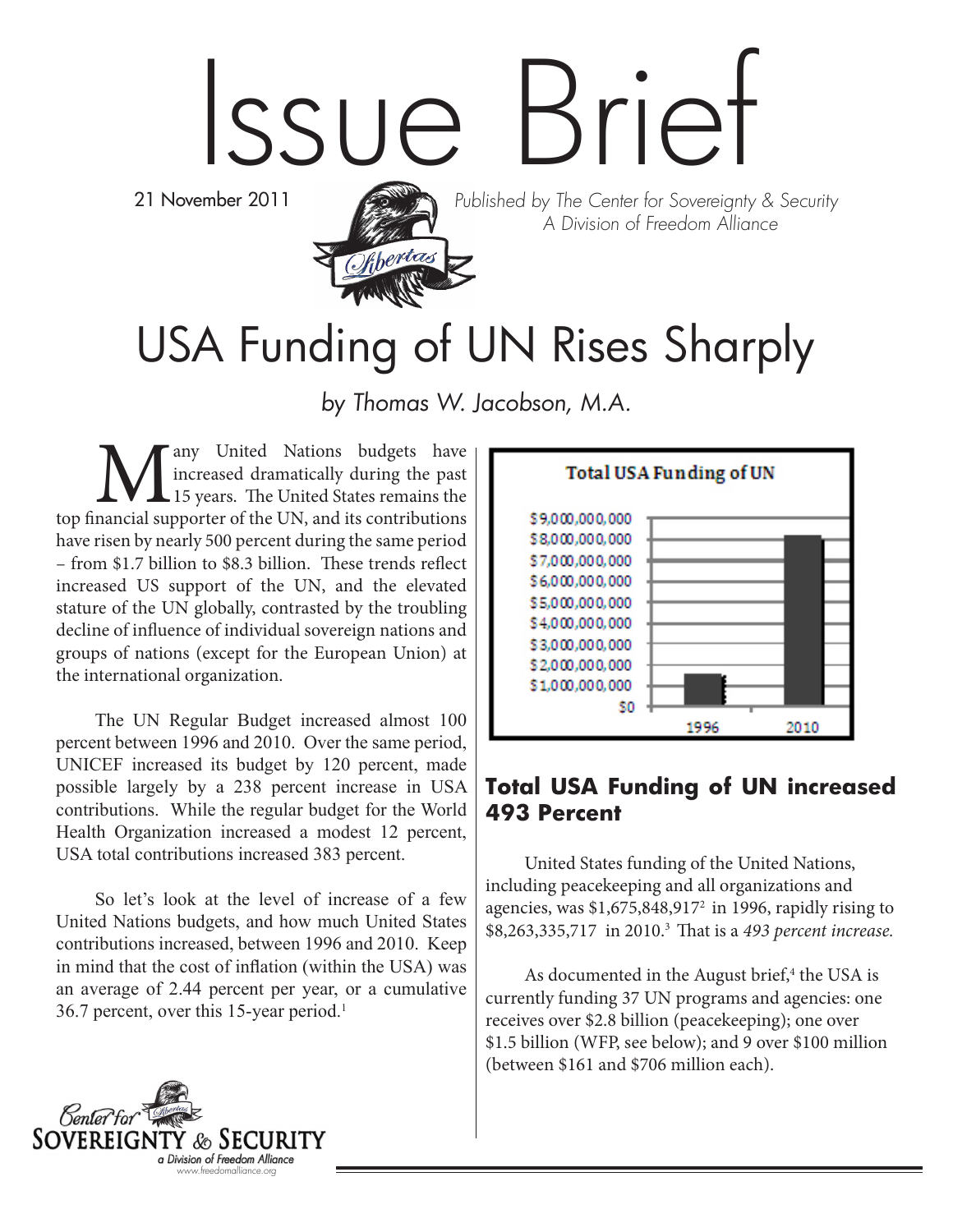

#### **Regular Budget increased 98 Percent**

The United Nations' Regular Budget<sup>5</sup> for 1996 was \$1,172,592,550, and the United States paid \$328,175,743.<sup>6</sup> In 2003, the UN Regular Budget was \$1,289,424,050, and the USA paid \$279,377,000.<sup>7</sup> In 2010, the UN Regular Budget was \$2,319,503,800, and the USA paid \$650,693,000.<sup>8</sup>

Both the UN Regular Budget and USA portion *increased 98 percent.* 

The USA portion in 1996 was supposed to be 25 percent, and for 2003 and 2010 was to be 22 percent. It was 22 percent for 2003, but 28 percent for 1996 and 2010.



#### **Capital Master Plan increased 97 Percent**

The Issue Brief for July 2011 covered the United Nations Capital Master Plan – the renovation of the Headquarters in New York City.9 By 2005, the UN estimate for the proposed renovation was \$1.05 billion, but by the time the project began in late 2006, and since then, cost estimates have reached or exceeded \$2.07 billion – *a 97 percent increase.* 

The USA will pay over \$400 million of this cost, which is at least a \$200 million increase over the 2005 estimate.



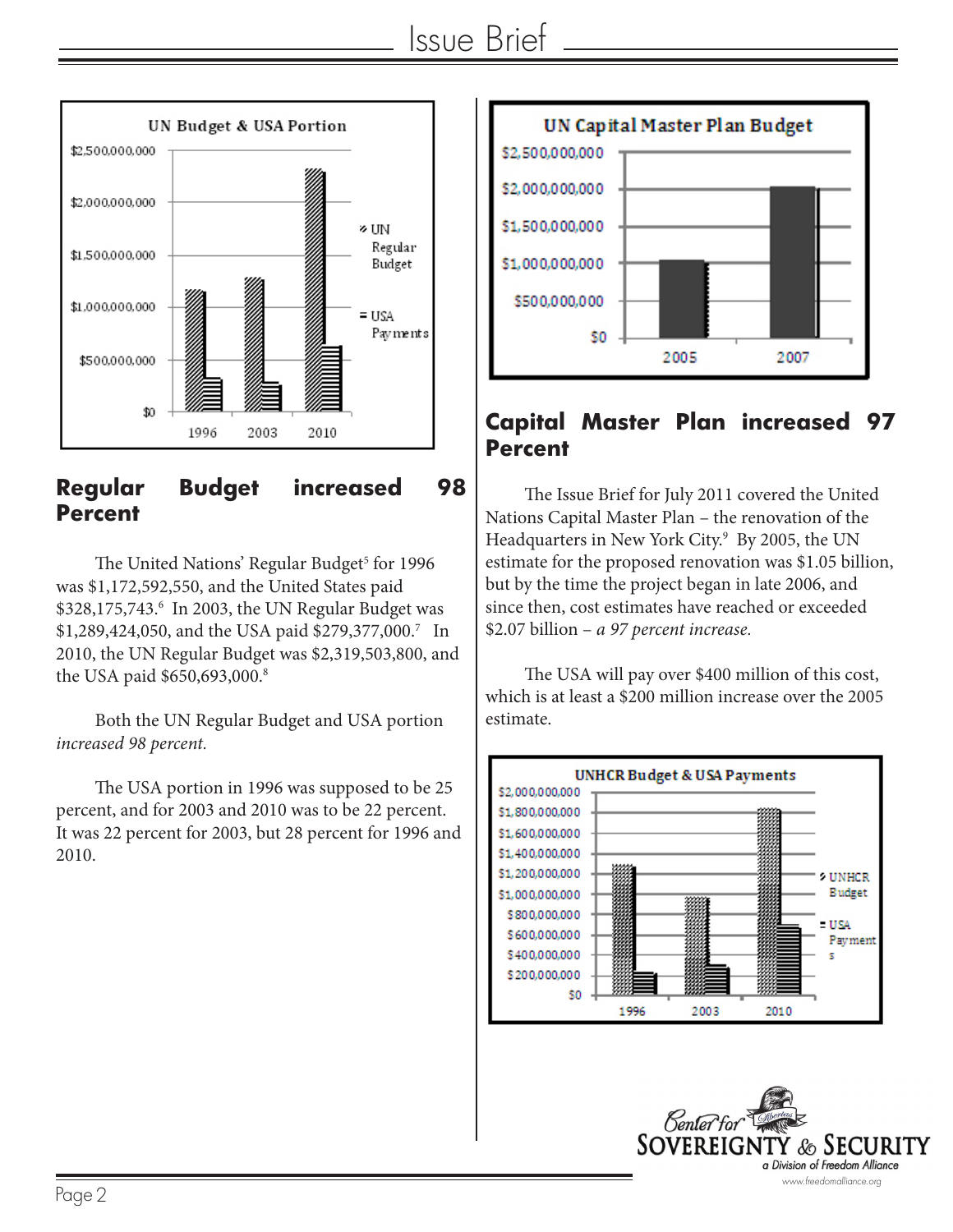#### **UNHCR increased 43 Percent (USA part increased 280 Percent)**

The United Nations High Commissioner for Refugees (UNHCR) works under a UN mandate "to lead and coordinate international action for the worldwide protection of refugees," including safeguarding their "rights and well-being" when they seek asylum or safe refuge in another nation. UNHCR tries to help refugees either "return to their own country or to settle permanently in another country."10

The UNHCR is funded almost entirely by 18 nations (USA, Japan, Canada, Australia, and 14 European countries) and the European Commission, with the USA as the largest contributor.

The UNHCR budget for 1996 was \$1,300,000,000,11 of which the USA paid \$253,950,000,<sup>12</sup> or 19.5 percent. For 2003, the budget decreased to \$982,993,159,<sup>13</sup> of which the USA paid \$308,694,127,<sup>14</sup> or 31.4 percent. For 2010, the budget increased to  $$1,863,832,284$ ,<sup>15</sup> of which the USA paid \$712,220,805,16 or 38.2 percent. Overall, the UNHCR budget *increased 43 percent* from 1996 to 2010, and USA *payments increased 280 percent.* 



#### **UNICEF increased 120 Percent (USA part increased 238%)**



The United Nations Children's Fund, or UNICEF, is perhaps the most respected of all UN organizations. It works globally to promote child survival, primary health-care, nutrition, education, and prevention of HIV transmission. Yet inconceivably, it has also at times promoted the legalization of abortion.<sup>17</sup>

UNICEF's budget *increased 120 percent*. For 1996, its budget was \$600,050,000, and for 2003 it was \$626,100,000, and for 2010 it was \$1,318,300,000.18

USA *payments increased by 238 percent* over the same period: from  $$143,233,666^{19}$  in 1996, to \$288,126,600<sup>20</sup> in 2003, to \$340,671,000<sup>21</sup> in 2010.



#### **WFP increased 222 Percent**

The World Food Programme (WFP) seeks to save human lives by providing food and other resources during emergencies, and where malnutrition or chronic hunger exist. For 2011, they hope to serve 90 million people in 73 countries.

The United States is the largest contributor to the WFP, followed by the European Commission, Canada, and Japan, who all currently contribute over \$100 million per year. The WFP budget for 1998 was \$1,724,019,22222; for 2003, \$2,555,114,62723; and for 2010 reached \$3,825,718,86124 – a *222 percent increase.* 

USA payments over the same period rose 79 percent, from \$873,050,525<sup>25</sup> in 1998, to  $$1,458,913,241^{26}$  in 2003, to  $$1,565,666,000^{27}$  in 2010.

*(Data earlier than 1998 was not available.)*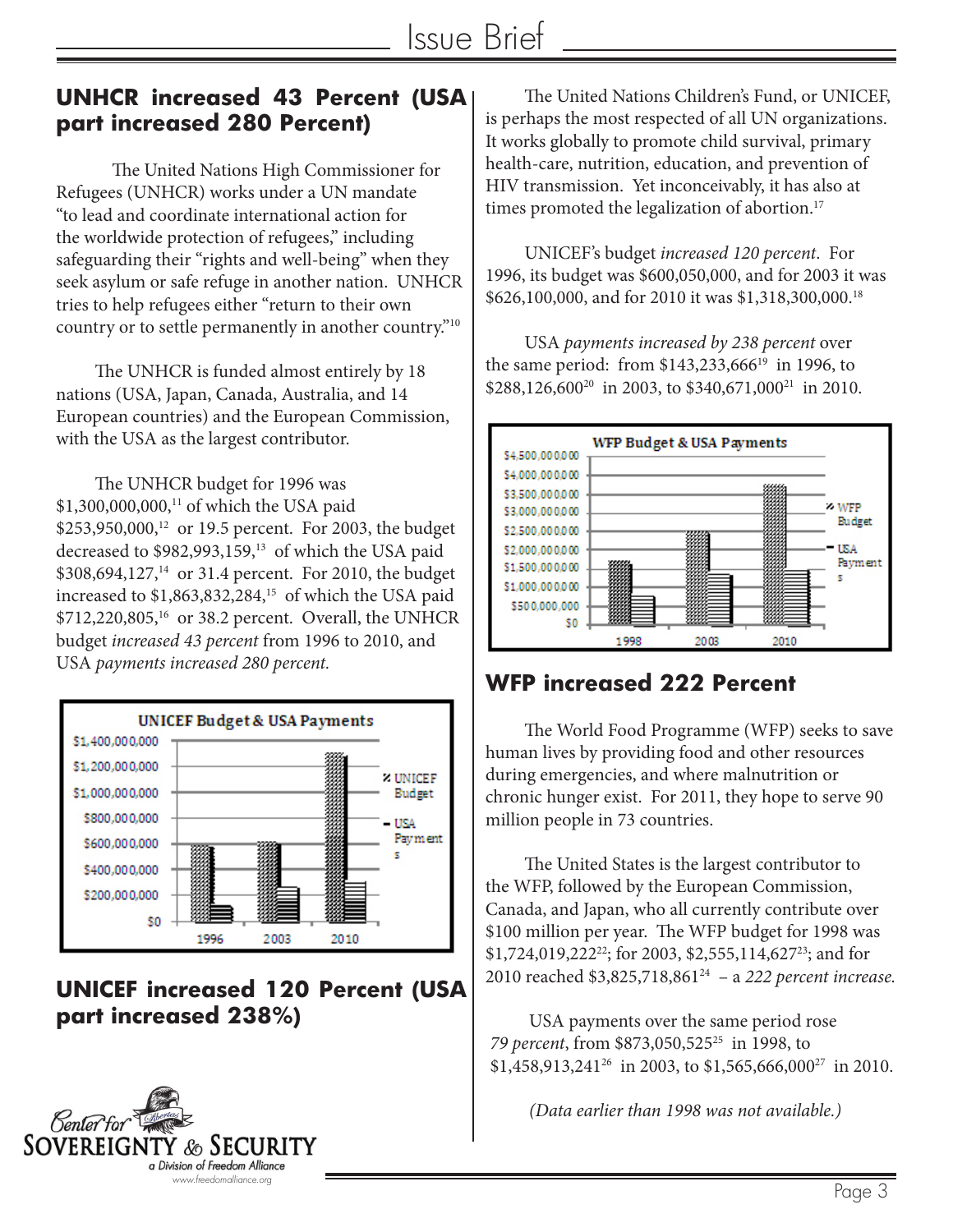

#### **WHO regular budget increased 12 Percent (USA funding increased 383 Percent)**

The World Health Organization (WHO) was set up to provide "leadership on global health matters" within the UN system, including on healthrelated research and national statistics.28 It is highly regarded internationally and by all the UN agencies, and diplomats representing their nations to the UN are skeptical of any criticism of the WHO. Yet last year, the Lancet study revealed that the WHO overestimated maternal mortality rates worldwide by 50 percent. WHO claims that over 500,000 women die each year from various maternal causes, but the Lancet authors proved that 342,900 was a more accurate estimate.<sup>29</sup> Pro-abortion advocates have claimed the WHO estimate as factual proof to pressure nations to legalize or remove any restrictions to abortion, especially in developing nations with poor quality health care.

The WHO regular budget *increased by 12 percent* from 1996 to 2010, but WHO did add many other costly projects. In 1996, the WHO regular budget was \$421,327,000; in 2003, \$427,827,000; and in 2010, \$472,557,200.30 USA payments in 1996 were \$101,068,920<sup>31</sup>; in 2003 were \$93,615,000<sup>32</sup>; and in 2010 were \$106,573,00033 – a modest *9.5 percent increase* for the regular budget. However, for 2010, the USA actually contributed an additional \$280 million to numerous WHO projects, the largest of which was \$128.2 million for the H1N1 Influenza Vaccines. Thus, total USA contributions to WHO for 2010 were

\$386,706,00034; and the *total increase was 383 percent* over 1996 payments.

#### **Concluding Comments and Recommendations**

The United States continues to fund the United Nations with billions of dollars every year, and has increased financial support nearly five-fold during the past 15 years, with little to no accountability for use of American taxpayer revenues. Because the Administration and Congress are spending hundreds of billions of dollars above tax revenues each year, it could be said that all USA contributions to the United Nations are made with borrowed money. Further, most of the \$6.6 billion increase in support since 1996 has been given in spite of a declining American economy. It is time to reassess every contribution to every UN budget.

Responsible public leaders should also be asking: Has increased funding brought about increased transparency, accountability, and better results? No! When John Bolton was U.S. Ambassador to the United Nations, there was hope for improvement as he labored tirelessly for numerous reforms; but he found it difficult to gain the support of other Member Nations.

Congress is propping up the United Nations as a global welfare agency. That is not what the U.S. Constitution authorizes the USG to do, nor is it wise, or fiscally responsible. It is time to restore our national government to within its constitutional boundaries and financial means.

*Mr. Jacobson is a Visiting Fellow for the Center for Sovereignty & Security, a Division of Freedom Alliance, and is Executive Director of the Global Life Campaign (www.GlobalLifeCampaign.com).*

\_\_\_\_\_\_\_\_\_\_\_\_\_\_\_\_\_\_\_\_\_\_\_\_\_\_\_\_\_\_\_\_\_\_\_\_\_\_\_\_

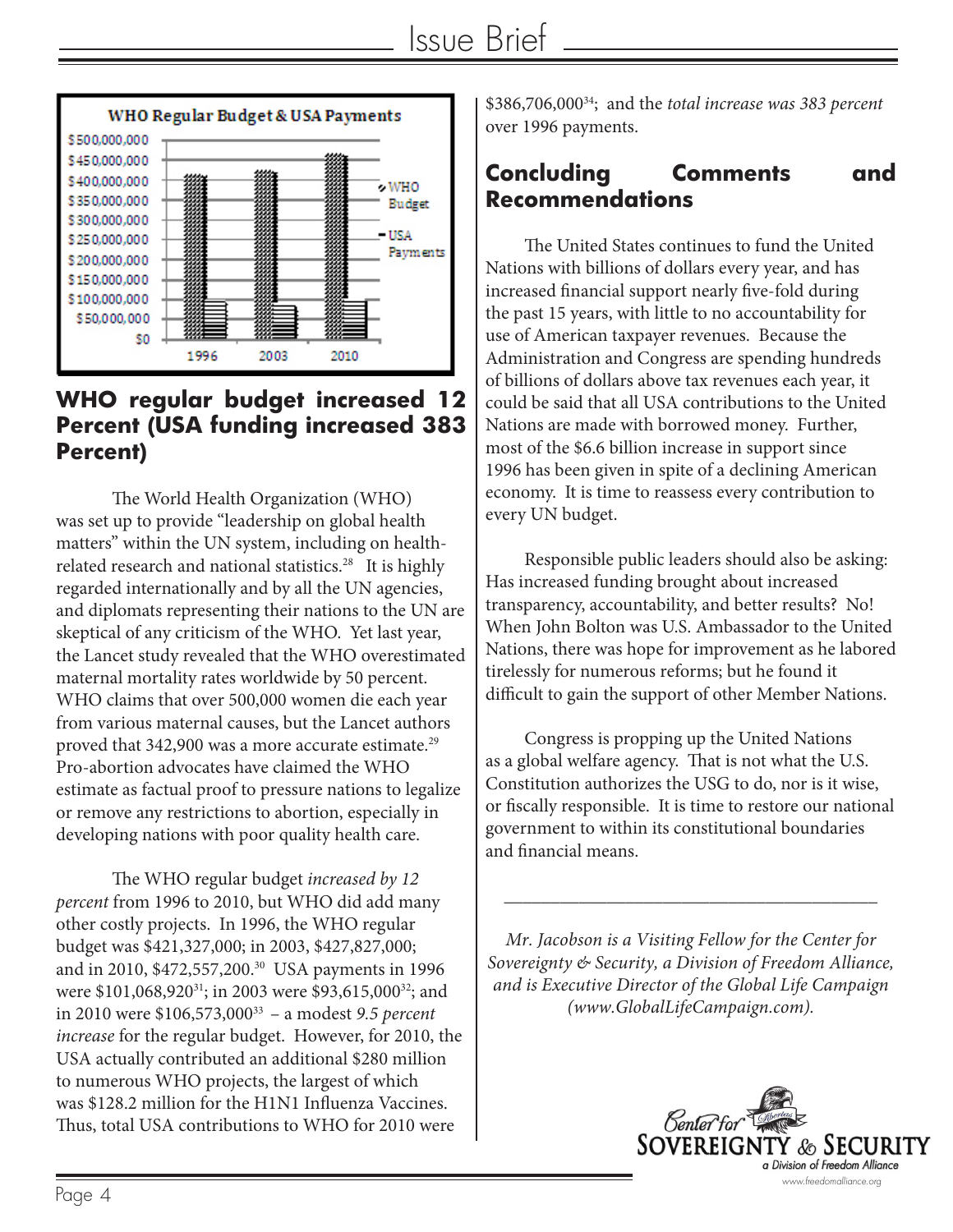### Issue Brief

1. "Historical Inflation Rates: 1914-2011." http://www.usinflationcalculator.com

2. "United States Contributions to International Organizations," Report to the Congress for Fiscal Year 1996, Bureau of International Organization Affairs, U.S. Department of State, September 2000. Total USA funding of international organizations was \$1.99 billion, but funds to Inter-American and other entities were deducted. http://www.state.gov/www/issues/us\_contribs\_io/fy96\_index.html

3. See tabulation in, "United Nations' Dues: #1 USA Contributes Record \$8.3 Billion," by Thomas W. Jacobson, Center for Sovereignty and Security, a Division of Freedom Alliance, 4 August 2011. www.freedomalliance.org

4. Ibid.

5. "Budgetary and Financial Situation of the Organizations of the United Nations System, Note to the Secretary-General," General Assembly, 65th Session, 3 August 2010, Document A/65/187, Table 1, p. 7.

6. Op. cit., "United States Contributions to International Organizations," 1996.

7. "United Nations System Funding: Congressional Issues," by Vita Bite, CRS Issue Brief for Congress, updated April 20, 2005, Order Code IB86116, Table 2, p. 10.

8. "Annual Report on United States Contributions to the United Nations," United States Office of Management and Budget, issued June 6, 2011.

9. "United Nations' Renovation in Midst of Global Financial Crisis – 10 Struggling Nations Cover 76% of Cost," by Thomas W. Jacobson, Center for Sovereignty and Security, a Division of Freedom Alliance, 19 July 2011. www.freedomalliance.org

10. UNHCR Global Report 2010, p. 3.

11. "Report of the United Nations High Commissioner for Refugees," Substantive session of 1997, 2 May 1997, doc. E/1997/17, par. 207.

12. Op. cit., "United States Contributions to International Organizations," 1996.

13. "Funding UNHCR's Programmes," UNHCR Global Report 2003, p. 45.

14. "Government Contributions to UNHCR" (table), United States of America, on UNHCR web site. http://www.unhcr.org/cgi-bin/ texis/vtx/page?page=49e492086&submit=GO

15. "Contributions to UNHCR for Budget Year 2010, as at 31 December 2010," UNHCR web site.

16. Op. cit., "Government Contributions to UNHCR" (table), United States of America.

17. "UNICEF Calls for Legal Abortion in Dominican Republic," by Piero A. Tozzi, J.D., and Paola Ocejo, Friday Fax, 23 April 2009.

18. Op. cit., "Budget and Financial … United Nations System."

19. "Total UNICEF Income by Source of Funding, 1996," table, Annual Report 1997. http://www.unicef.org/ar97/

20. "Total UNICEF Income by Source of Funding, 2003," table, Annual Report 2003. http://www.unicef.org/publications/files/unicef\_eng\_final.pdf

21. Op. cit., "Annual Report on United States Contributions to the United Nations," OMB, June 6, 2011.

22. "Contributions to WFP 1998," World Food Programme. www.wfp.org/about/donors/year/1998